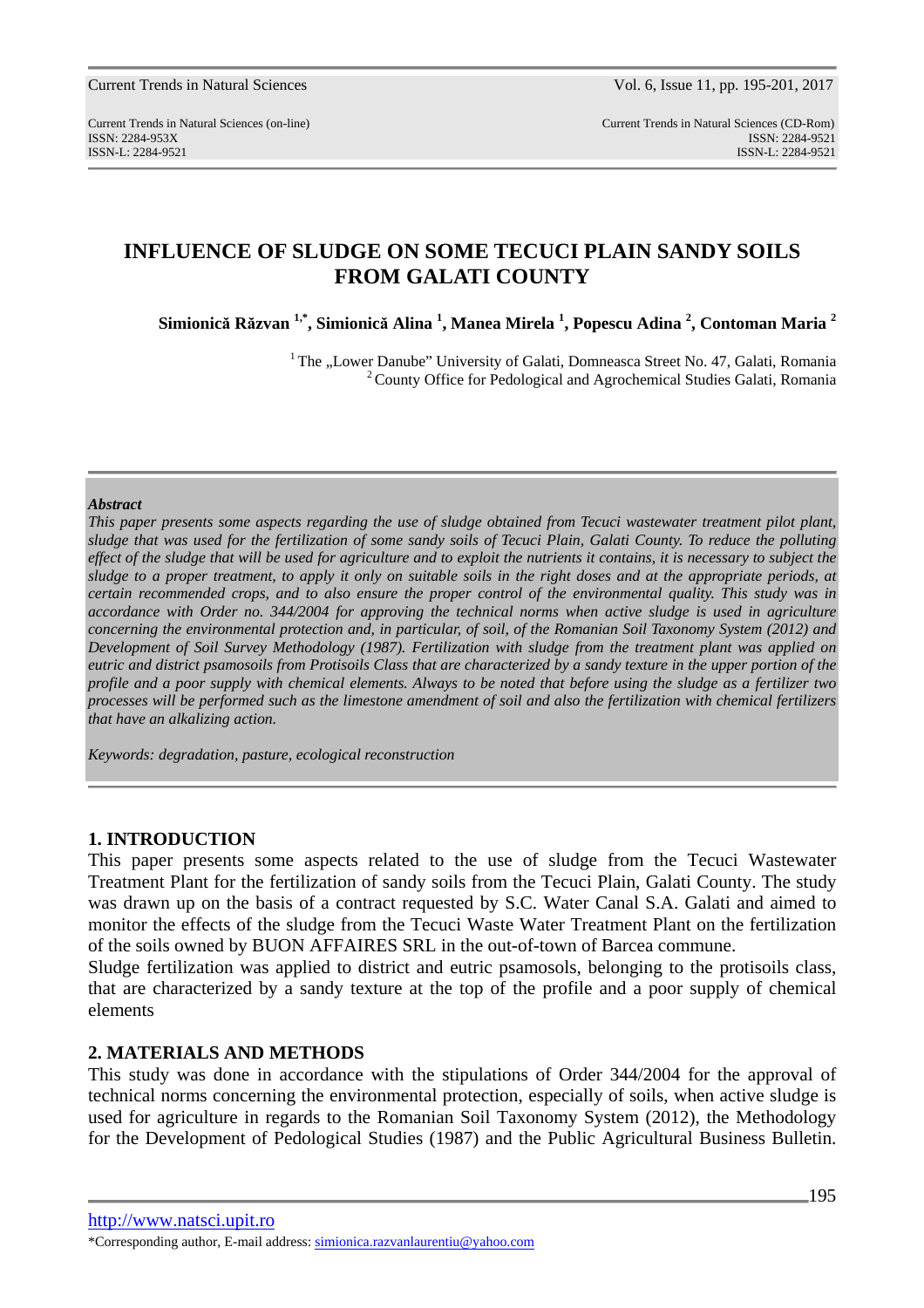Current Trends in Natural Sciences (on-line) Current Trends in Natural Sciences (CD-Rom)

For the present study, soil analysis were performed according to the specific methods used by ICPA.

## **3. RESULTS AND DISCUSSIONS**

### **The natural conditions of the studied area**

*Relief.* The territory taken under study belongs to the Tecuci Plain area, which has the appearance of a plain bay that enters deep within the southern part of the Moldavian Plateau between the Tutovean Hills in NNW and the Covurlui High Plain in the east.

Hydrogeography and Hydrogeology. The studied territory belongs to the Siret Hydrographic basin, but also to the Barlad River. Barlad water is poorly mineralized and contains chlorine and sulphur salts, causing by successive flooding the salting of the soils in the area.

*Climate.* Thus, the studied territory is characterized by the temperate continental climate with excessive conditions, with hot and dry summers and cold winters. Thermal regime: The average annual temperature is 10.1  $\degree$  C, the hottest months being July (22.6  $\degree$  C) and August (22.0  $\degree$  C). Water regime: annual average rainfall is 483.0 mm, with a maximum value in June and a minimum in February. Wind regime: The average wind speed is 3.0 m/s.

*Soils.* The soils in the studied area are part of the Protisoils class, the eutric psamosol and district psamosol types.

From a morphological point of view, the soil presents the following horizons: Aop - Ao – Cn

*Physical properties.* The soil has a rough texture in the upper part of the profile and a medium texture in the middle and lower part of the soil profile, low compacted, and it also has a highmedium permeability, well drained, moderate surface erosion due to both water and wind.

*Chemical properties.* A slightly acidic reaction was observed in the first horizon and moderately acidic in the other horizons, a very low and extremely low humus content, very low total nitrogen content, low mobile phosphorus content, very low and low mobile potassium content.

## **Soil suitability assessment regarding the active sludge treatment**

In order to reduce the polluting effect of the active sludge so that it can be used in agriculture and to recover the nutrients it contains, it is necessary to treat the sludge properly, to apply it only on suitable soils, at the right doses and in the established periods, to a certain range of recommended crops, so that the proper quality control of environmental factors can be ensured (Davis et al., 1996).

The internationally and nationally conducted research reported that soils behave differently when active sludge is applied. The potential soil treatment mechanisms include filtration, biological oxidation, ion exchange, chemical precipitation, adsorption and the assimilation by plants and animals (Mihalache et al., 2012).

The soil suitability determination for the treatment with active sludge was done according to the instructions of Order 344/2004.

To determine the suitability of the land for active sludge treatment, a number of factors have been taken into account (Budoi, 2005):

*Land topography* - influences the movement of surface and groundwater; influences the amount of eroded soil and the potential of entrainment of surface and ground water of the sludge or its decomposition compounds. For the application of sludge on agricultural soils, only the lands with a more homogeneous topography will be chosen.

*Land slope* - affects the velocity and the amount of surface leakage. For the sludge applications, slopes of less than 5% are accepted while slopes lower than 2% are considered appropriate. Soil texture - influences the infiltration rate and soil adsorption capacity.

\*Corresponding author, E-mail address: simionica.razvanlaurentiu@yahoo.com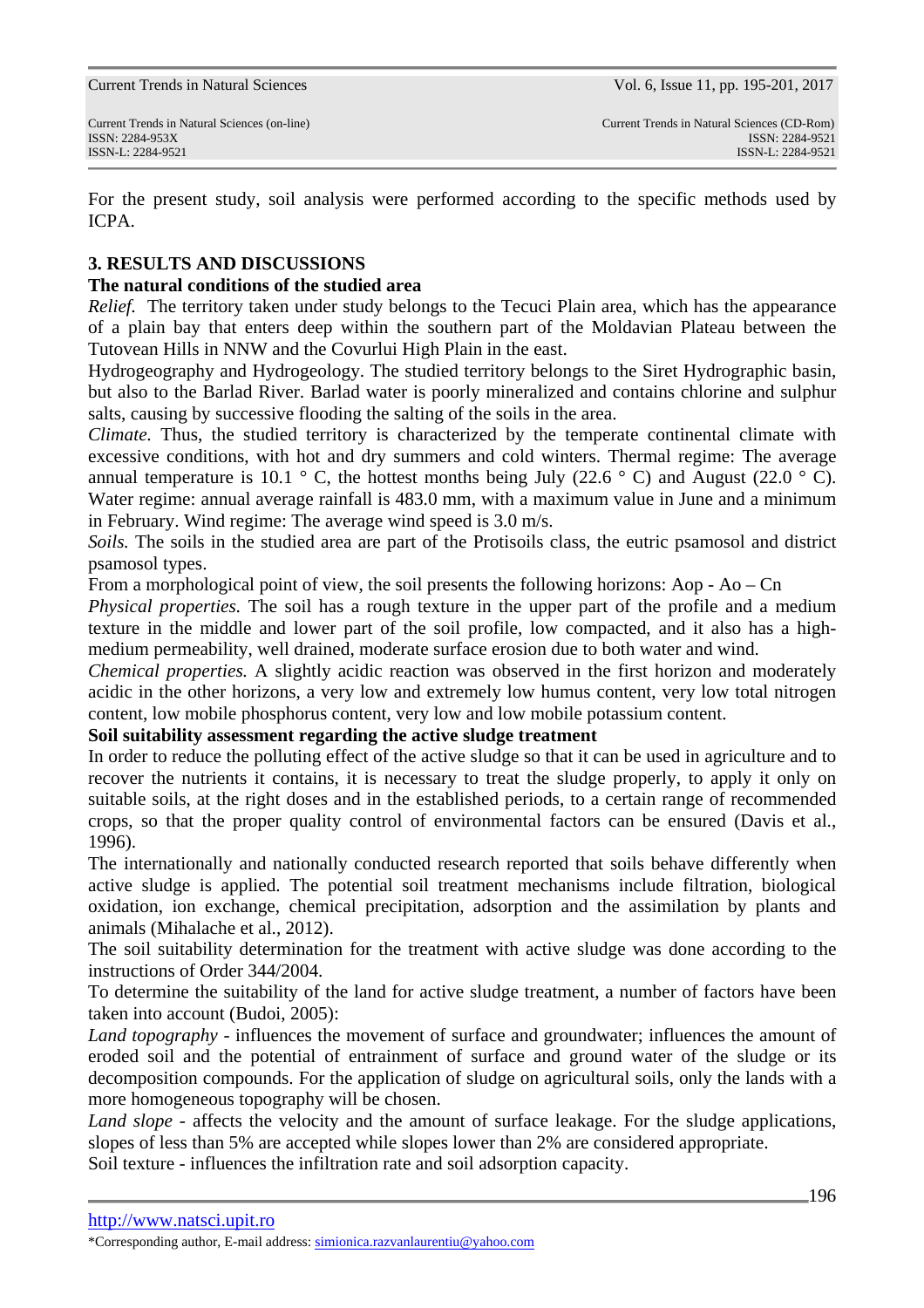Current Trends in Natural Sciences Vol. 6, Issue 11, pp. 195-201, 2017

*Soil permeability* - influences the distribution of water on the soil profile; In its circuit, the water also deploys the sludge particles as well as the compounds resulting from its decomposition. Very high or very low permeability is not appropriate for soils destined for the recycling of the sludge.

*Soil drainage* - directly influences all physical, chemical and biological processes that take place in the soil. By influencing the redox potential, it affects the degree of mobility of various elements. In poorly drained soils there is an anaerobic digestion of residues, resulting in primary compounds and non-oxidized intermediates, many of which being toxic to plants. In soils with low water and air permeability, and therefore poorly drained, the rate of decomposition of organic matter is lower. Very poorly drained and excessively drained lands will be excluded from the application of active sludge.

*Erosion and surface leakage* – favours the washing of sludge and soil particles.

*The useful water capacity* - the depth between 0-100 cm or up to the limiting layer, must be greater than 1400 m3 / ha. The land with a low water capacity will be removed from the sludge application. *The depth of groundwater* - the protection of groundwater (especially the drinking water source) against pollution by pathogens, mineral elements (especially N-NO3) resulted from sludge decomposition and heavy metals is one of the most restrictive factors in the application of active sludge. The land where the depth of the groundwater is low is excluded from the sludge application. *Edafic volume* – the soils with a small edafic volume are also removed from the application of sludge.

*Soil response* - greatly influences the degree of mobility of heavy metals, increasing or decreasing their absorption by plants. Soils with a reaction below 5.5 will be excluded from the uncontaminated or untreated sludge treatment, and those with a reaction between 5.5-6.5 will be compulsorily fined to raise the pH above 6.5.

*Cationic exchange capacity* - has an influence upon the mobility of heavy metals. The soils with a very low or a very high cation exchange capacity will be eliminated from the sludge application.

### **The heavy metal content of the used sludge**

In Romania, provisionally, the proposed values by I.C.P.A. Bucharest, in collaboration with ICPEGA Bucharest, transposed at the legislative level by Order 344/2004, are accepted.

In order to avoid the excessive accumulation of heavy metals in the soil and plant following the agricultural valorisation of the sludge in Romania, norms have been developed regarding their maximum permissible limits in the soil and in the sludge from the urban waste waters.

The active sludge was classified into three categories, depending on their heavy metal content:

- *with low content* – they do not exceed the maximum admissible limits set out in the table above; - *with high content* - sludges with metals content between the following limits: 25-40 ppm Cd, 2500-4000 ppm Zn, 900-1500 ppm Pb, 900-1500 ppm Cr, 80-150 ppm Co and 15-30 ppm Mo; - *with very high content* - higher heavy metal content than previously stated

| <b>Parameters</b> | <b>Limit values</b> |
|-------------------|---------------------|
| Cadmium           |                     |
| Copper            | 100                 |
| Nickel            | 50                  |
| Lead              | 50                  |
| Zinc              | 300                 |
| Mercury           |                     |
| Chromium          | 100                 |

*Table 1. Heavy metals maximum allowable limits in the soil (ppm)*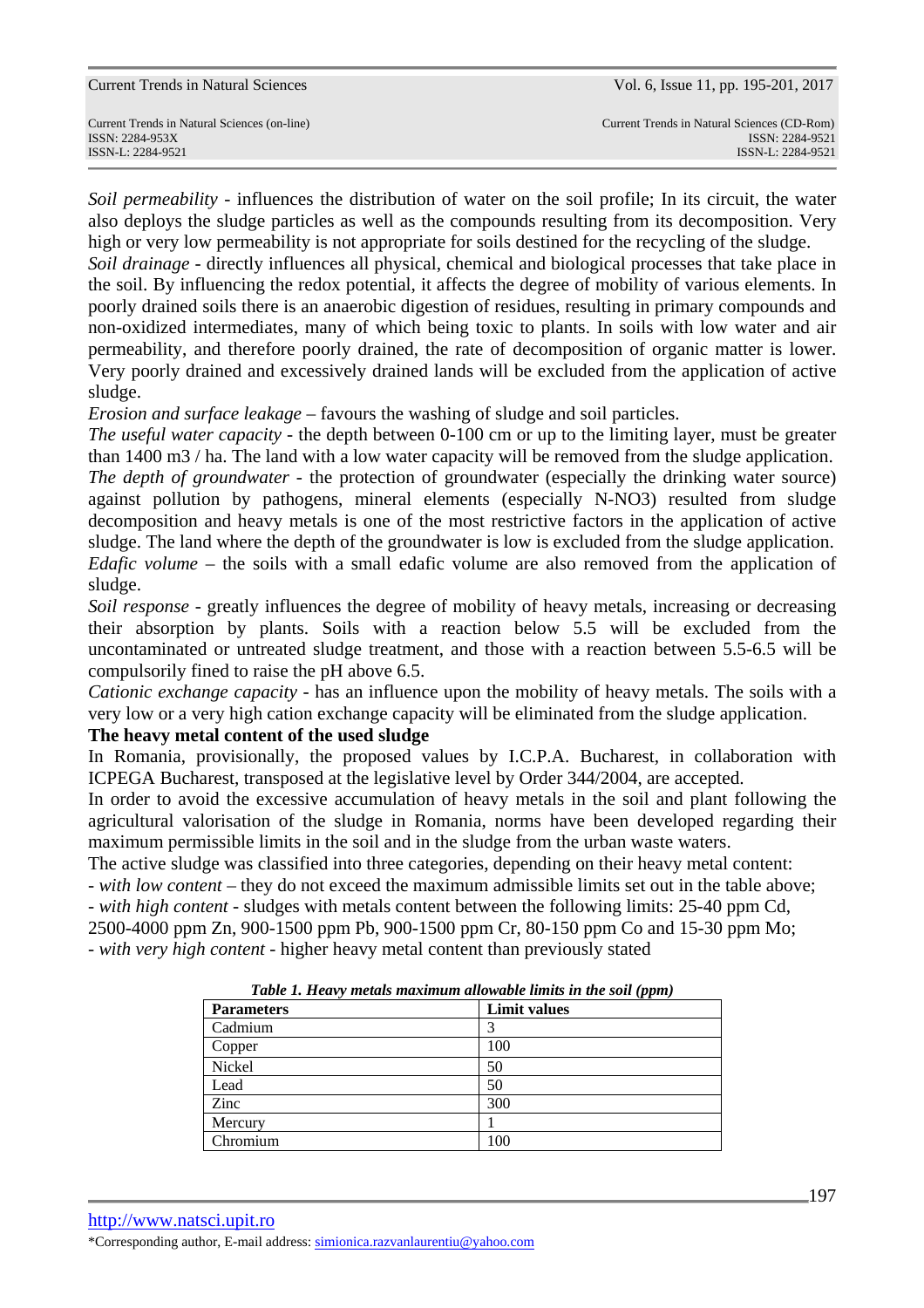*Table 2. Annual quantities of heavy metals limit values that can be introduced into the agricultural land (according to Order 344/2004)* 

| <b>Parameters</b> | <b>Limit values</b> |
|-------------------|---------------------|
| Cadmium           | 0,15                |
| Copper            | 12                  |
| Nickel            | 3                   |
| Lead              | 15                  |
| Zinc              | 30                  |
| Mercury           | 0,1                 |
| Chromium          | 12                  |

Analytical results on the heavy metals content of the sludge (Cd, Cu, Pb, Zn, Mn, Ni, Cr, Co, Hg) in regards to the collected soil samples after the field monitoring were obtained by atomic absorption spectrometry (AAS) with a mineralization with a mineral acids mixture - ICPA Methodology (1981), vol. 1, SR ISO 1104 as presented in Table 3.

| <b>Identification</b>      | Cd    | <b>Cu</b> | Ni    | Pb    | Zn    | <b>Cr</b> | Hg     |
|----------------------------|-------|-----------|-------|-------|-------|-----------|--------|
|                            | mg/kg | mg/kg     | mg/kg | mg/kg | mg/kg | mg/kg     | mg/kg  |
| <b>Agrochemical Sample</b> | 0,21  | 12,9      | 6.83  | 9.08  | 25,3  | 10,13     | $hdl*$ |
| $0-25$ cm Depth            | 0,21  | 11,3      | 2.6   | 8.90  | 20,7  | 11.2      | $hdl*$ |
| $25-45$ cm Depth           | 0,20  | 13,6      | 5,2   | 7,80  | 29,2  | 14,8      | bdl*   |

*Table 3. Heavy metals soil content after the use of sludge*

bdl \* - below the detection limit of the used analysis method

The content of heavy metals is below the limit imposed by Order 344/2004

#### **The results of the application of active sludge concerning the physical properties of the soil**

From the data shown in Table 4, it can be seen that the texture, permeability and the reaction factors have changed positively by decreasing the degree of damage. Cationic exchange capacity has remained the only factor that is affected after the application of active sludge (Blaga, 2000,2001). Nonetheless, given the fact that calcareous amendments will be applied and only fertilizers with alkalinizing action will be used, the soil reaction can be maintained in the slightly acidic interpretation field.

| Factor                  | <b>Meaning</b>           |                          | <b>Affecting degree</b> |                          |
|-------------------------|--------------------------|--------------------------|-------------------------|--------------------------|
|                         | <b>Initial study</b>     | <b>Monitoring study</b>  | <b>Initial study</b>    | <b>Monitoring survey</b> |
| Topography of the land  | Slightly uneven          | Slightly uneven          | Small                   | Small                    |
| The slope of the land   | $2.1 - 5\%$              | $2.1 - 5\%$              | Small                   | Small                    |
| Soil texture            | Sandy -clay coarse       | Clay-sandy coarse        | High                    | Small                    |
| Soil permeability       | High                     | Medium                   | Small                   | Without                  |
| Soil drainage           | Well drained             | Well drained             | Without                 | Without                  |
| Risk of surface erosion | Moderate                 | Moderate                 | Medium                  | Medium                   |
| Flooding                | Unflooded                | Unflooded                | Without                 | Without                  |
| Useful water capacity   | Medium                   | Medium                   | Small                   | Small                    |
| Depth of groundwater    | Very high                | Very high                | Without                 | Without                  |
| Edafic volume           | High                     | High                     | Medium                  | Medium                   |
| Soil reaction           | 5.27 – Moderately acidic | 5.72 – Moderately acidic | Absent                  | High                     |
| Cationic exchange       | Small                    | Small                    | Absent                  | Absent                   |
| capacity                |                          |                          |                         |                          |

*Table 4. Assessment of soil suitability regarding the the application of sludge (Comparative table according to Order 344/2004)*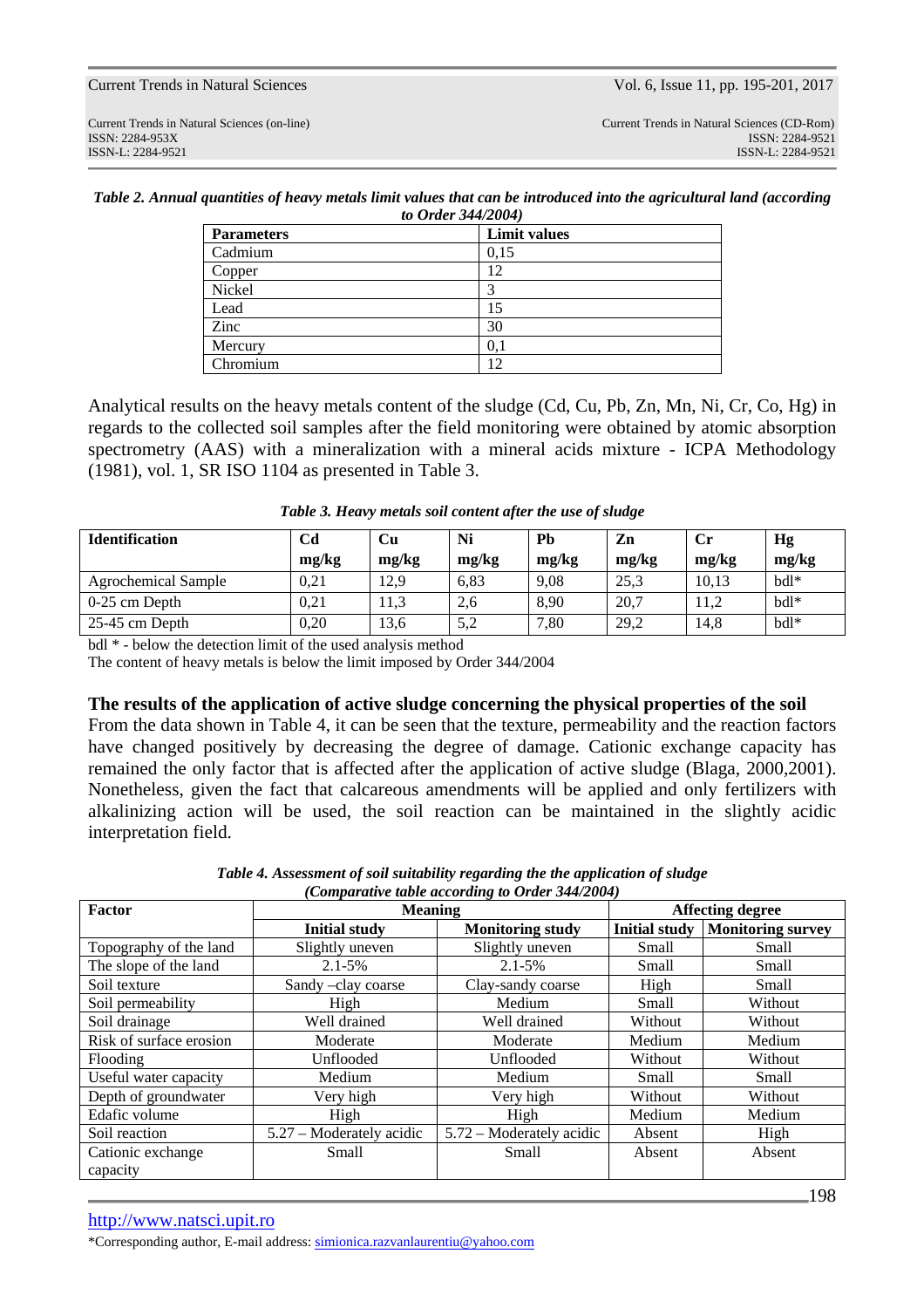## **The results of the application of active sludge on the physical properties of the soil**

Following the application of the amount of the recommended fertilizer as stipulated by the fertilization plan, the physical characteristics of the soil have improved, in the sense that the clay content has increased over the entire length of the profile, while the apparent density has decreased, although these parameters show an increase in the process of soil formation (Lixandru, Filipov, 2012).

| Tubic 9. I hysical and hydrophysical sous indicators (comparative lable) |                        |           |                           |                 |                |  |  |
|--------------------------------------------------------------------------|------------------------|-----------|---------------------------|-----------------|----------------|--|--|
|                                                                          | <b>Initial profile</b> |           | <b>Monitoring profile</b> |                 |                |  |  |
| Physical and hydrophysical indicators                                    | Ao.                    | Cn        | Aop                       | A0              | C <sub>n</sub> |  |  |
|                                                                          | $(0-30)$ cm            | ( >30 cm) | $(0-25$ cm)               | $(25-45$ cm $)$ | $>45$ cm)      |  |  |
| Content of clay (%)                                                      | 5.40                   | 10.30     | 9.78                      | 13.50           | 14.10          |  |  |
| Apparent density $(g/cm3)$                                               | 1.12                   | 1.56      | 1.38                      | 1.38            |                |  |  |
| Total porosity (% $v/v$ )                                                | 59                     | 43        | 49                        | 49              |                |  |  |
| Degree of compression $(\% \text{ v/v})$                                 | $-29$                  | 8         | $-5$                      | $-4$            |                |  |  |
| Aeration porosity (% $v/v$ )                                             | 49.83                  | 22.47     | 31.61                     | 26.35           |                |  |  |
| Hygroscopicity coefficient (% $g/g$ )                                    | 1.29                   | 2.44      | 2.31                      | 3.19            |                |  |  |
| Wilting coefficient $(\%$ g/g)                                           | 1.94                   | 3.66      | 3.47                      | 4.78            |                |  |  |
| Water capacity in the land $(\%$ g/g)                                    | 8.19                   | 13.16     | 12.60                     | 16.41           |                |  |  |
| Useful water capacity (% $g/g$ )                                         | 6.25                   | 9.50      | 9.13                      | 11.63           |                |  |  |
| Total water capacity (% $g/g$ )                                          | 52.68                  | 27.56     | 35.51                     | 35.51           |                |  |  |
| Capillary field capacity (% $g/g$ )                                      | 8.19                   | 13.16     | 12.60                     | 16.41           |                |  |  |

*Table 5. Physical and hydrophysical soils indicators (comparative table)* 

### **Application of active sludge on the soil's chemical properties results**

The application of active sludge as a fertilizer on the studied land as a result of the monitoring activity showed that no changes in the heavy metal content of the soil occurred according to the ranges mentioned in Table 3 in comparison to the values admitted in Order 344/2004 (Table 1 and Table 2). The heavy metal content in the soil is below the required maximum.

The application of active sludge did not lead to significant changes of the chemical properties of the soil. Our results confirm the literature data concerning the effect of urban active sludge of the soil chemical properties. Thus, the pH value does not change significantly compared to the initial profile.

The soil presents a slightly acidic reaction in the first 25 cm and moderately acidic after this depth, a low humus content in the first 25 cm and a very low content after this depth, a very low nitrogen content, low supply of nitrogen after IN, medium content of mobile phosphorus in the first 25 cm and low after this depth, being a submerged soil (VAh 89.33-90.24%), with a small amount of exchange bases (SB), a very low hydrolytic acidity (Ah), and also a low total salt content.

| <b>Chemical indicators</b> | <b>Initial profile 2014</b> |       | <b>Monitoring profile 2015</b>                                       |       |   |
|----------------------------|-----------------------------|-------|----------------------------------------------------------------------|-------|---|
|                            |                             |       | Ao(0-45) cm   Cn (>45 cm)   Aop(0-25 cm)   Ao(25-45 cm)   Cn(>45 cm) |       |   |
| Humus (C x 1.72) $(\% )$   | 0.87                        | 0.22  | 0.71                                                                 | 0.34  |   |
| IN $(\% )$                 | 0.38                        | 0.15  | 0.63                                                                 | 0.31  | , |
| total $N(\%)$              | 0.044                       | 0.012 | 0.038                                                                | 0.018 | - |

*Table 6. Soil chemical indicators (comparative values)* 

\*Corresponding author, E-mail address: simionica.razvanlaurentiu@yahoo.com

http://www.natsci.upit.ro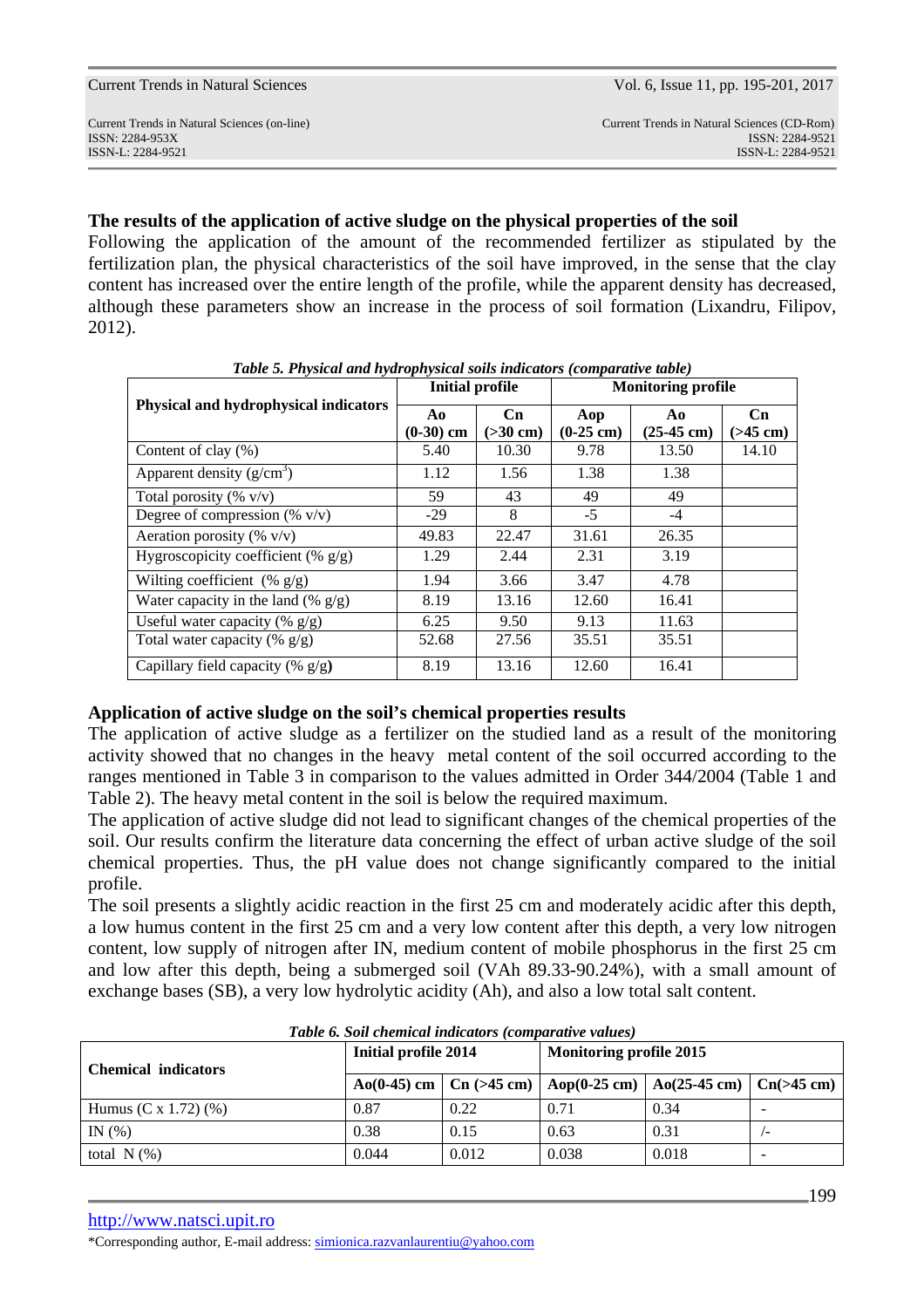Current Trends in Natural Sciences Vol. 6, Issue 11, pp. 195-201, 2017

ISSN-L: 2284-9521 ISSN-L: 2284-9521

Current Trends in Natural Sciences (on-line) Current Trends in Natural Sciences (CD-Rom) ISSN: 2284-953XISSN: 2284-9521

| Total P (ppm)                           | 24.5                     | 15.6  | 22.0  | 14.3  |      |
|-----------------------------------------|--------------------------|-------|-------|-------|------|
| $K-Al$ (ppm)                            | 50                       | 60    | 60    | 72    |      |
| C: N                                    | 13.4                     | 12.4  | 13    | 12.8  |      |
| $CaCO3(\%)$                             | 0.00                     | 0.00  | 0.00  | 0.00  | 0.00 |
| Water pH                                | 5.27                     | 5.59  | 5.93  | 5.47  | 5.75 |
| Ah (me/100 g sol)                       | 4.43                     | 3.54  | 1.41  | 1.53  |      |
| $SB$ (me/100 g sol)                     | 3.38                     | 7.34  | 11.80 | 14.15 |      |
| VA $h$ $(\%)$                           | 43.28                    | 67.46 | 89.33 | 90.24 |      |
| Electrical conductivity (micromho / cm) | $\overline{\phantom{a}}$ |       | 56    | 139   |      |
| Total salt content $(mg / 100 g)$ soil) |                          |       | 19    | 47.2  |      |

### **Recommendations for Soil Fertilization**

One requirement of good agricultural practice is that each agricultural producer applies the recommendations on how to use different types of chemical or organic fertilizers and also knows very well the conditions for their application. This information, together with the correct assessment of the amount of nitrate in the soil, allows the agricultural producer to optimize the ratio between the cost of the fertilizer and the value of the production obtained under environmental protection.

The recycling of active sludge on agricultural fields is generally considered to be the best practical option for the environmental protection.

The concentration of heavy metals in the active sludge is limited due to the transfer possibility from soil to plants, along trophic chains, until the final consumer - man.

Some heavy metals are recognized as microelements or trace elements required for plant nutrition. They show toxicity only when they are in excessive quantities. Others (cadmium, lead, mercury) in all cases show toxic action (Epstein, 1997).

The maximum permissible levels in the soil improvement process will take into account the nitrogen requirements of the crop so that there is no risk of surface water and groundwater pollution with nitrates.

The experiments have shown that the production is higher when chemical fertilizers are used alongside treated sludge.

On the studied field, sunflower was cultivated, for it being recommended the following amounts: 7.27 t / ha active sludge; 56 kg / ha for phosphorus fertilizers; 76 kg / ha s.c. fertilizers with potassium; 4.05 t / ha calcareous amendments (Simionica et al., 2004).

### **4. CONCLUSIONS**

The use of active sludge in agriculture is an effective way of replacing the mineral fertilization, while ensuring the reintegration of sludge into the circuit of matter in nature.

The use of sludge from a treatment plant is conditioned by its content in heavy metals and pathogenic microorganisms, and, moreover, for the agricultural crops the assessment of chemical and biological properties is mandatory.

The soils in the studied area belong to the Protisoils Class, namely eutric and distric psamosoils, and have a sandy-clay textures at the top of the profile and sludge-like in the median and lower part of the profile, with a poor supply of chemical elements.

Regarding the suitability of the analyzed field for the application of active sludge, the following actions are required: calcareous soil fining and the use of alkaline-containing chemical fertilizers.

http://www.natsci.upit.ro

\*Corresponding author, E-mail address: simionica.razvanlaurentiu@yahoo.com